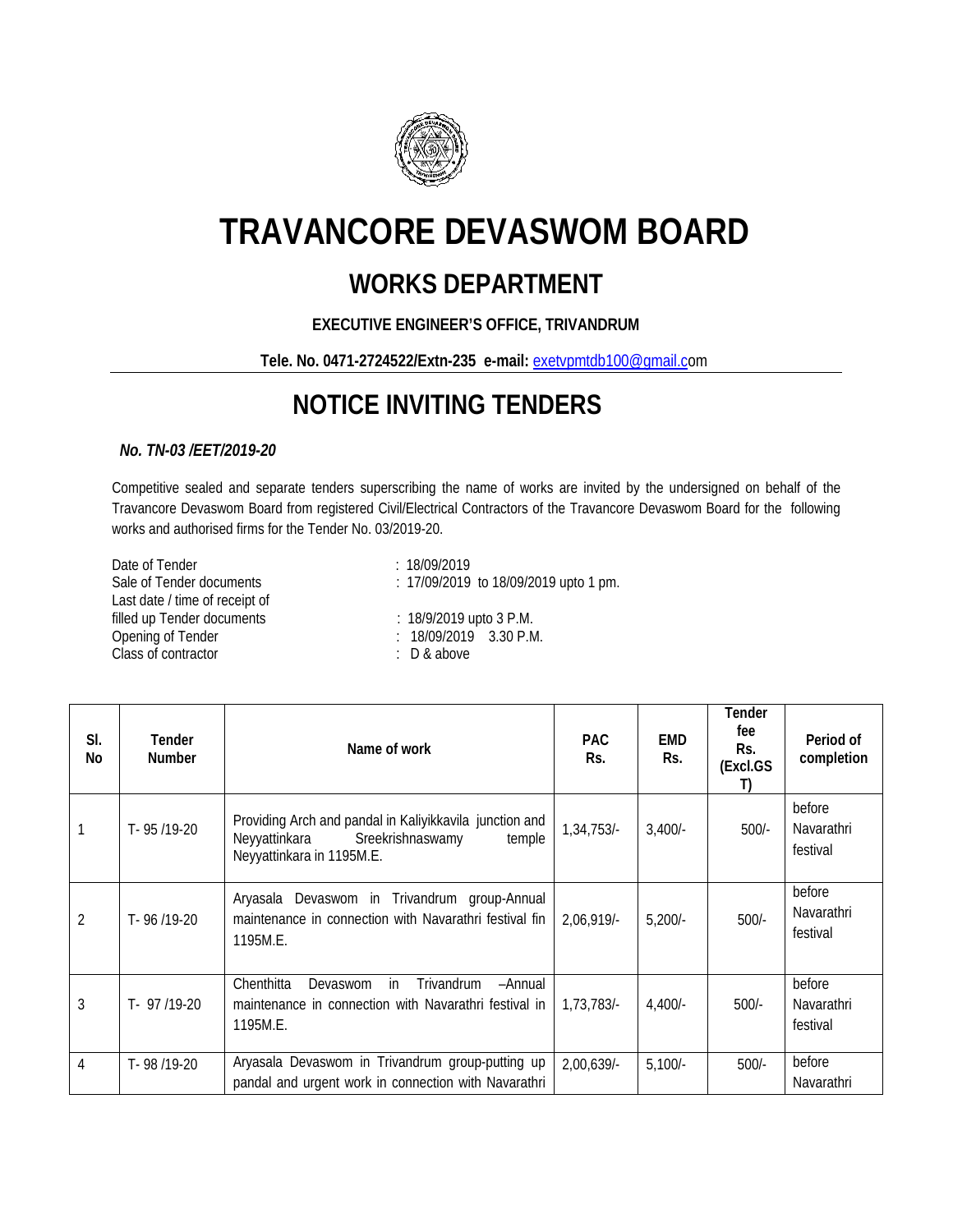|    |               | festival in 1195M.E.                                                                                                                                                                         |               |            |           | festival                         |
|----|---------------|----------------------------------------------------------------------------------------------------------------------------------------------------------------------------------------------|---------------|------------|-----------|----------------------------------|
| 5  | T- 99 /19-20  | Sree Rajarajeswarai Devaswom in Trivandrum Group-<br>Annual maintenance in connection with Navarathri<br>festival din 1195M.E                                                                | 1,31,871/-    | $3,300/-$  | $500/-$   | before<br>Navarathri<br>festival |
| 6  | T-100 /19-20  | Devaswom in Trivandrum group-sprinkling<br>Aryasala<br>water along the routes in connection with Navarathri<br>festival in 1195M.E.from padamanabhapuram palace<br>to Padmanbhaswamy temple. | 1,77,392/-    | $4,500/-$  | $500/-$   | before<br>Navarathri<br>festival |
| 7  | T-101 /19-20  | Chenthitta Devaswom in Trivandrum group-providing<br>temporary pandal, poopandal and decorated arch.etc.in<br>connection with Navarthri festival in 1195M.E.                                 | 29,647        | $750/-$    | $300/-$   | before<br>Navarathri<br>festival |
| 8  | T-102/19-20   | Vettikkavala Devaswom in Kottarakkara group-painting<br>works to the Navarathri mandapom                                                                                                     | 68,404/-      | $1,750/-$  | $500/-$   | before<br>Navarathri<br>festival |
| 9  | T-103/19-20   | Chavara Sreekrishnaswamy Devaswom in Kollam<br>group-flooring to the Bhajanapandal-reg.                                                                                                      | 4,67,588/-    | $11,700/-$ | $1,100/-$ | 1 month                          |
| 10 | T-104/19-20   | Kannanalloor Devaswom in Kollam group-demolishing<br>damaged RCC roof slab and providing Trafford sheet<br>roof to the Anakkottil.                                                           | 4,49,893/-    | $11,300/-$ | $1,100/-$ | 3 months                         |
| 11 | T-105/19-20   | CBSE Central School Kadakkal in Punalur group-<br>constructing road way for parking vehicle to the both<br>side of existing porch.                                                           | 4,36,446/-    | $11,000/-$ | 1000/-    | 3 months                         |
| 12 | T-106/19-20   | Providing and laying interlocking paver block in front of<br>Chief Engineer's office.                                                                                                        | $3,09,414/-$  | 7,800/-    | 700/-     | 1 month                          |
| 13 | $T-107/19-20$ | Kamaladichapuram Devaswom in Trivandrum group-<br>enclosing Devaswom land.                                                                                                                   | $2,18,422$ /- | $5,500/-$  | $500/-$   | 3 months                         |
| 14 | T-108/19-20   | Kalari Ganapathy Devaswom in Trivandrum group-<br>constructing toilet block.                                                                                                                 | 2,22,249/-    | $5,600/-$  | $500/-$   | 6 months                         |
| 15 | T-109/19-20   | Kusakkodu Devaswom in Trivandrum group-painting to<br>the anakkottil-reg.                                                                                                                    | 1,37,475/-    | $3,500/-$  | $500/-$   | 3 months                         |